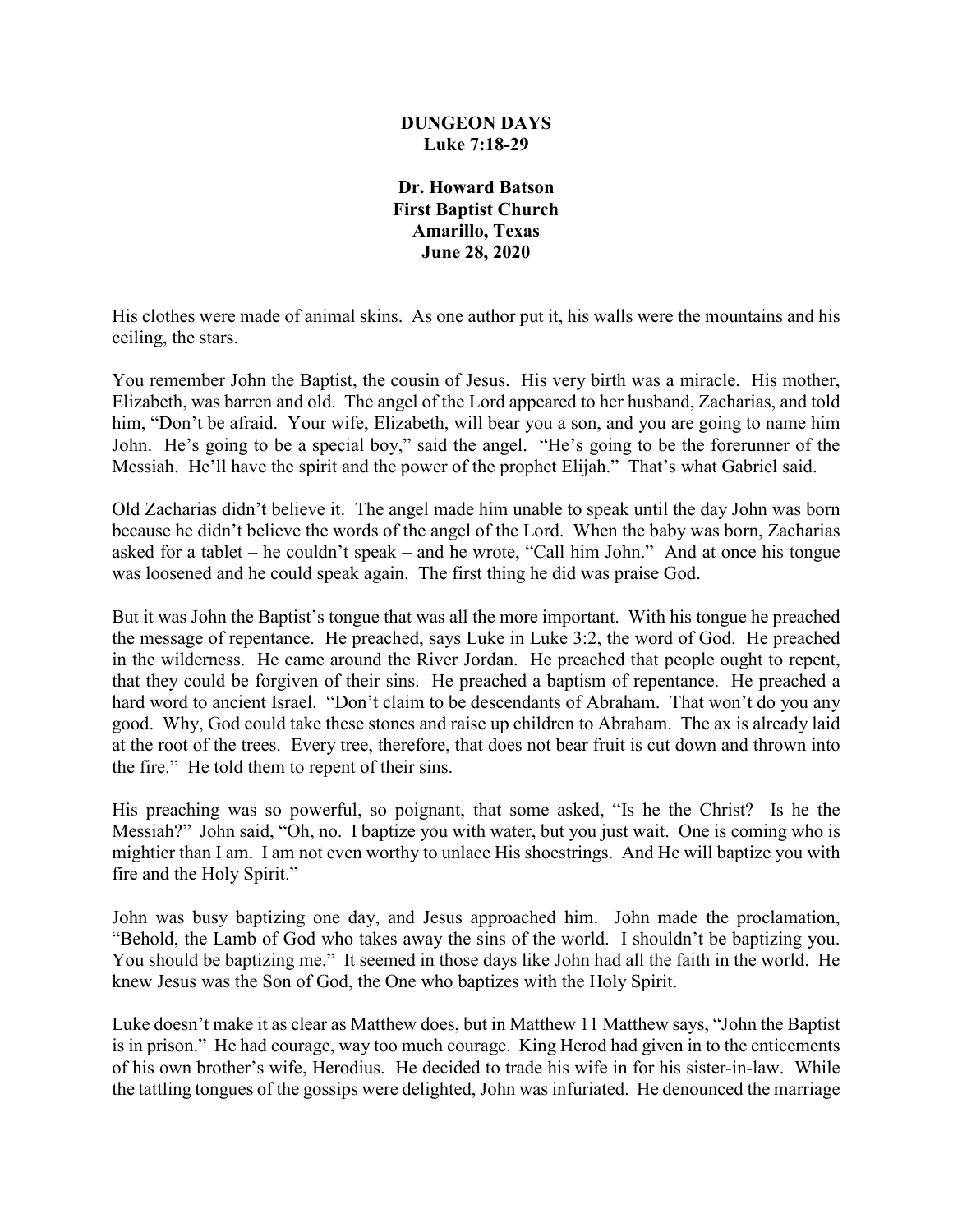for what it was – adultery (John 3:19). As a result, Herod locked John up in prison. Now John, once the preacher of light, was down in the darkness of the dungeon.

Herodius was infuriated with what John had said about her and her relationship to her new husband. But Herod was afraid – he had heard about the power of John the Baptist. He knew he was a righteous man, a holy man, even if he did have a severe tongue. In fact, he even liked listening to John (Mark 6:20). He was intrigued by this wilderness wild man, this powerful preacher.

It was at a birthday party that things went wrong. My, was it a birthday party! It was the king's birthday party – it was Herod's birthday party. Herodius had her daughter come in and dance. She danced for Herod and all the guests. The king said, "Man, that girl is something else. I'll give you anything you want. Doesn't matter. I'll give you half the kingdom for a dance like that." Men get carried away sometimes – they are willing to give up a lot when they watch the seductive swaying of a woman's body. Her mama told her what to ask for. "Ask for the head of John the Baptist on a platter." She could now silence his wagging tongue forever.

The king was sorry, sorry he'd made an oath. He'd sworn in front of his dinner guests. So he had to do it. They brought back his head and gave it to the girl. And the girl gave John's head to her mother.

This story is a hard one to stomach because John dies because Herod lusts. A man of God is killed while a man of passion is winking at his niece.

Where is God when His faithful are down in the dungeon?

It doesn't make any sense to me, and it doesn't make any sense to John, either. Before Herod made the oath, John paces back and forth in prison, trying to figure out why on earth he, who had been given the word of God, was now given the dampness of the dungeon.

In our text today, Luke 7, he sends a delegation of disciples to ask the question. Look at Luke 7:19. "Are you the expected one? Or do we look for somebody else?"

It was a fair question. There comes a time in each of our lives when we too are down in the dungeon and we ask the question of John. When everything is going well and wonderful in our lives, it's easy to trust God, to believe in Him, to praise Him. But what happens when you find yourself, like John, for no reason of your own, down in the dungeon.

#### **What took you to the dungeon?**

**Was it a phone call? "We have your daughter at the station. You'd better come down."**

**Was it a letter on the kitchen table? "I've left. Don't try to reach me. Don't try to call me. It's over. I just don't love you anymore."**

**Was it a diagnosis from the doctor? "I'm afraid our news is not very good."**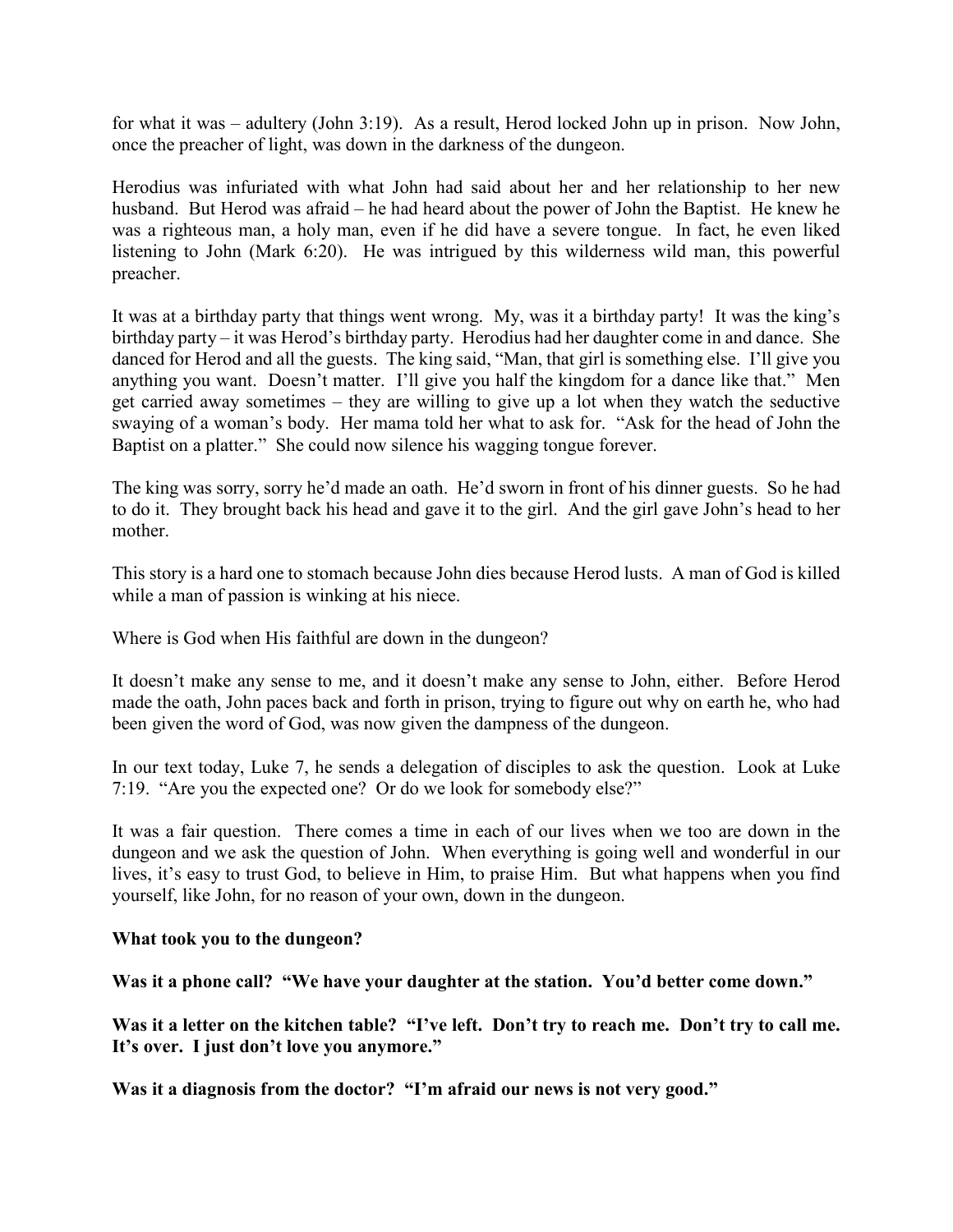**Was it a telegram one day? "We regret to inform you that your son is missing in action."**

**When the news comes, God is suddenly not so easy to see. The view that had been so crisp has changed. You turn to see God, but His figure is distorted. It's hard to see Him through the pain, the pain of your heart. It's hard to see Him when you're down in the dungeon.**

**"How can God allow this to happen?" asked John. And you ask the same thing.**

**We all seem to have an agenda for God. If God is God, then we give Him a divine job description. If God is God, then...there will be no financial hardship in my family...my children will never be buried before I am...people will treat me fairly...the dream of my life will be answered.**

**These expectations we have of God, whether we write them down and notarize them or not. And when pain comes, when we're disappointed, we look for God and can't find Him because we, too, are down in the dungeon. (Max Lucado,** *In The Eye of The Storm,* **p. 105-106, paraphrased)**

Are you really the Messiah, or should we be looking for someone else?

Are you really the Christ, or should we look for another?

Congregation, you may be wandering in the dungeon right now. And you are pondering, "Is Jesus really Jesus? If so, why do I find myself in the stench of jail? In the midst of suffering? In the throes of divorce?"

**A Mississippi preacher in Jan Karon's** *At Home in Mitford* **novel says, "Everybody is trying to swallow something that won't go down."** We all experience something in our lives that is just too big to swallow, just too painful to accept.

If you're not experiencing the dampness of the dungeon today, your dungeon may be here tomorrow. And when you can't swallow it, you ask, "Jesus, if you're really Jesus, then why? Why the pain? Why the suffering? Why the sorrow? Why the death? Why the divorce? Why the unemployment? Why? Why? Why? Why?"

**All of God's people have trials. The trial for Jonah was gurgling around in the belly of a fish. The trial for Noah was building an ark amid sneers and jeers. The trial for Jacob was wrestling with an angel.** 

**God breathed on Isaiah – and he stripped off his clothes and walked around the town naked and barefoot for three years. God breathed on Ruth – and she was widowed and departed from her familiar native Moab to the unknown land of Judah. God breathed on Paul – and he changed his plans after having a vision of a man from Macedonia. And God breathed on you – and you....**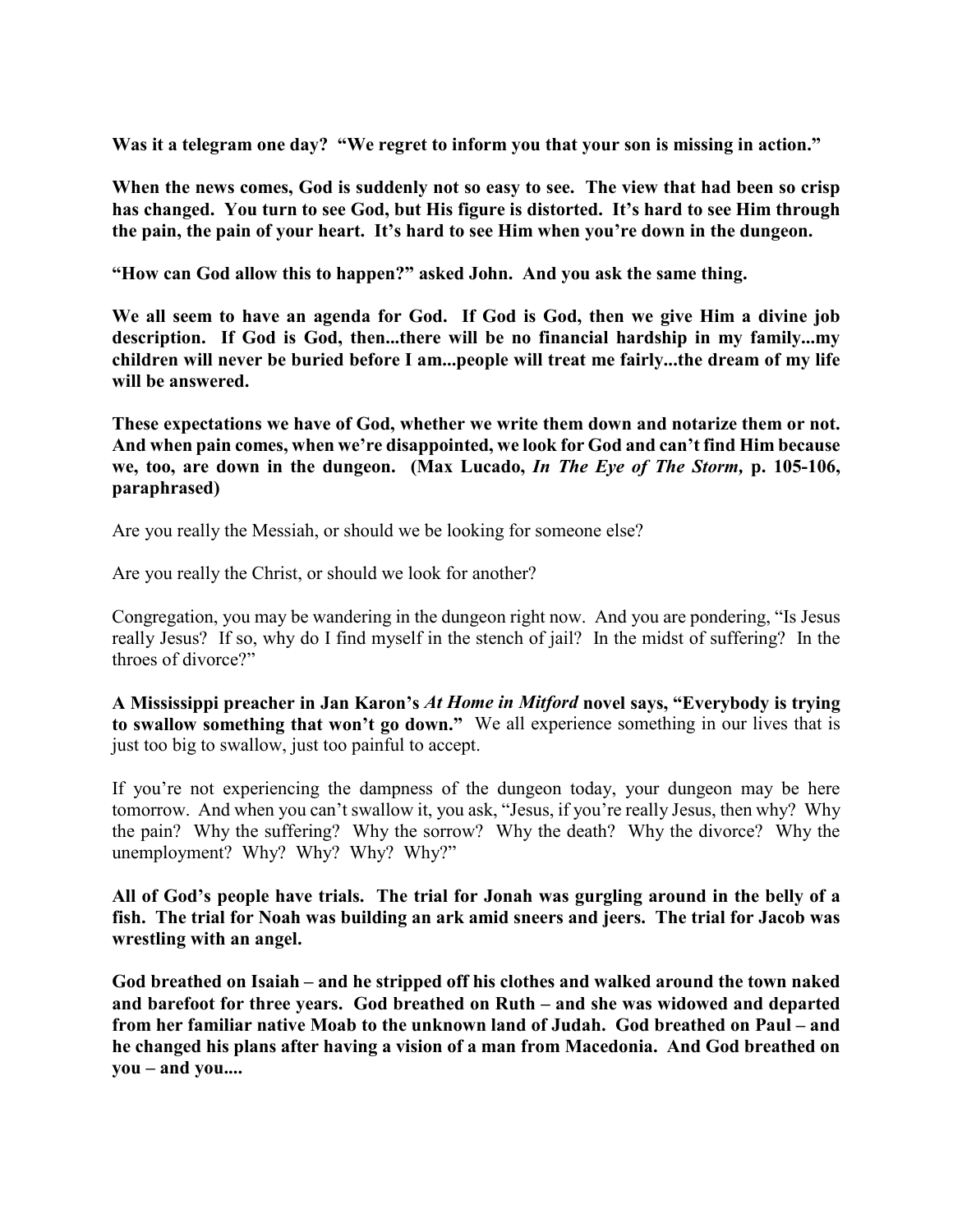**Jesus didn't say, Come and follow me, and I will make you feel good. He didn't say, "Come and follow me, and I will make you rich or I'll make you successful." He said, "Come and follow me, and take up your cross." (Leonard Sweet,** *Soul Tsumani***, p. 98-99)**

So we pace back and forth with John the Baptist in our own dungeon and we ask, "Are you really the Christ or should we be looking for another?"

I want us to learn some things from this passage.

## **I. We cannot redefine what it means for Jesus to be Jesus based on our own wishes.**

Jesus creates us. We do not create Him.

John has his doubts. Notice in Luke 7:19 – "Summoning two of his disciples, John sent them to the Lord." Luke doesn't have any doubts. He calls Jesus "Lord." It's John who has the doubts in this story. Luke tips his hand.

For Jesus to be Lord means....

All of us finish that sentence in our own way. If Jesus is Lord, then my business won't fail. If Jesus is Lord, then the biopsy will be clear. If Jesus is Lord, my womb will not be barren. And when He doesn't live up to our expectations, our own definition of what the Messiah ought to be, we ask the question, "Are you really the Messiah?" And then we begin looking for someone else.

### **II. The dungeon causes doubts.**

If God is good, if God is powerful, then why do His people suffer?

I don't know your pain this morning. You know your pain. I don't know what causes you to look to the Holy One of Israel and ask the question of John, "Do I need to start looking for somebody else to save me?" I don't know what you're trying to swallow that is just a little bit too big. But I know among a people as great as this there is suffering – much told and much more untold. I'm sorry for your suffering this morning, because when we're down in the dungeon, we doubt, and our vision of God is unclear.

### **III. Jesus is Lord.**

Jesus is Messiah, based on His own terms.

Turn to Luke 4:18. Jesus preaches His programmatic sermon, His first sermon in Luke's gospel. He's in the synagogue in Nazareth and He says, reading from Isaiah 61, "The Spirit of the Lord is upon Me, because He anointed Me to preach the gospel to the poor. He has sent Me to proclaim release to the captives, and recovery of sight to the blind, to set free those who are downtrodden, to proclaim the favorable year of the Lord...Today this Scripture has been fulfilled in your hearing."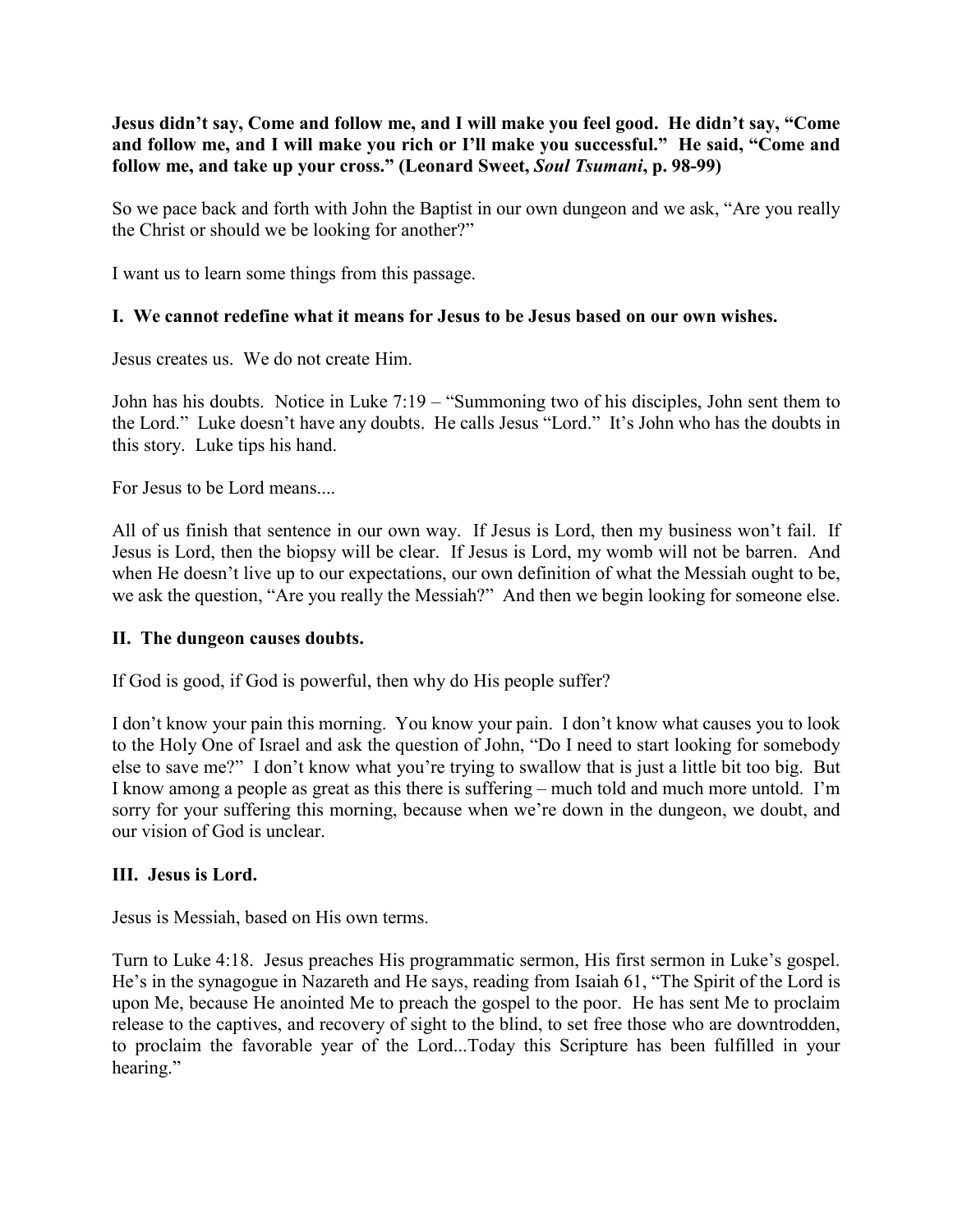Notice what the Messiah was going to do.

Turn to Luke 7:22. Jesus tells the disciples, "You go tell John what is going on. The blind receive sight. The lame walk. The lepers are cleansed. The deaf hear. The dead are raised up. And the poor have the gospel preached to them."

He has fulfilled the prophecy of Isaiah. He has done Messiah-like things. Those who had dark eyes now have eyes that let in light. Those who could not walk – the lame – now they leap. The lepers are spotless. And the ears of the deaf are flooded with sounds. And even the dead are being raised, and the poor have received the good news.

Jesus is doing the things of the Messiah. You don't have to look anywhere else. The words of the prophet are being fulfilled.

Oh, not everyone is healed. And not all the dead are raised. But in God's time and in God's way, those selected in His sovereignty experience the healing of the Lord.

# **IV. Jesus does not rebuke John for his doubt, his dungeon experience.**

In fact, as the messengers leave, He turns to praise John. In Luke 7:26, Jesus says John is more than a prophet. In fact, in verse 28 He says, "Of all those born of women, there is no one greater than John."

Jesus knows your suffering. He is not surprised by your doubt. Turn and trust Him and know that He is God, whether He meets your expectations. When life is easy, when there is no struggle in our life, we get sloppy about our costly discipleship. We don't develop in the faith until tough times come along.

**One expert has noticed that about those who live in high risk areas, like the coastline of Florida. Dr. Robert Simpson, former director of the National Hurricane Center in Miami, said, "It's a very dangerous thing to go so long between hurricanes. It causes a larger number of incredulous people – nonbelievers [in the damage hurricanes can do]. As a result, people start building in dangerous places and fail to take precautions when storms are coming. (***Homiletics***, Nov/Dec 2001)**

We live in absolute ignorance until we face the darkness, the dampness of the dungeon.

Ronald Prince, once pastor of the First Baptist Church of Cleburne, remembers that it was a Wednesday afternoon – a day when preachers are trying to study and secretaries are demanding a text and a title for Sunday's sermon for the bulletin. The Spirit of God can move when and where He wishes, as long as He meets the secretary's deadline so she can get it properly typed for Sunday's bulletin. And Wednesday in those days – and Wednesday in these days at First Baptist, Amarillo – is that publishing deadline.

He handed in his text and title that Wednesday and continued to study. The secretary knocked on his door. It was one of those times when she wasn't supposed to disturb his study unless it was